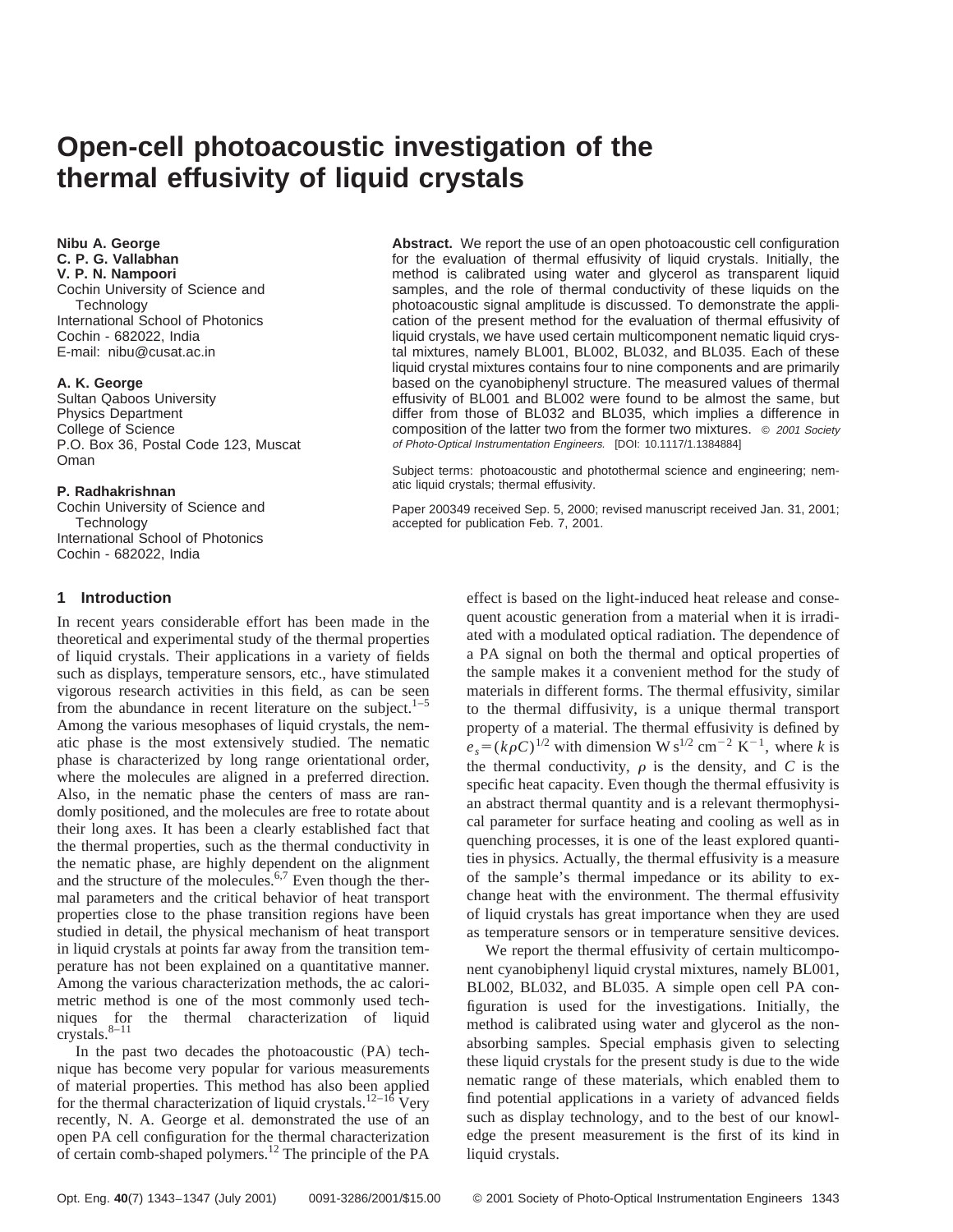## **Incident light**



Fig. 1 Cross-sectional view of the OPC: A=acrylic frame;  $M=$ microphone; N=nylon ring; and C=copper foil.

## **2 Theory**

The cross-sectional view of the open photoacoustic cell  $(OPC)$  is shown in Fig. 1. The liquid crystal sample holder is made of a nylon ring with a  $75-\mu$ m-thick copper foil at its bottom. When the sample holder is filled with a nonabsorbing liquid sample and is irradiated with a modulated optical radiation, the copper foil absorbs the light and periodic heat is generated at the surface of the copper foil in contact with the liquid sample. The thermal diffusion equations for the OPC configuration shown in Fig. 2 are  $17,18$  $2\pi$ 

$$
\frac{\partial^2 T_s}{\partial x^2} = \sigma_s^2 T_s
$$
  

$$
\frac{\partial^2 T_0}{\partial x^2} = \sigma_0^2 T_0 - \frac{\beta I_0}{k_0} \delta(x + l_0)
$$
 (1)

and

$$
\frac{\partial^2 T_g}{\partial x^2} = \sigma_g^2 T_g,
$$

where  $\sigma_i = (1 + j)a_i$ , with  $a_i = (\pi f/\alpha)^{1/2}$ . Here the suffix *i* denotes the liquid sample  $(i=s)$ , the copper foil  $(i=0)$ , and the air in the PA chamber  $(i = g)$ . Assuming that the entire light is absorbed at  $x=-l_0$  and solving Eq. (1) together with the boundary conditions of temperature and heat flux continuity, one can arrive at the expression for the acoustic pressure in the OPC chamber as

$$
\delta Q = \frac{\gamma P_0 \beta I_0}{T_0 l_g \sigma_g k_0 \sigma_0} \left( \frac{\exp(j \omega t)}{b \cosh(l_0 \sigma_0) + \sinh(l_0 \sigma_0)} \right)
$$
(2)



**Fig. 2** Schematic diagram of the geometry of the OPC for which the calculations were made. The periodic heat is generated at  $x=l_0$ . For an empty sample holder, the liquid sample <sup>s</sup> is replaced with the gas g.

where

$$
b = (k_s \sigma_s / k_0 \sigma_0).
$$

Now, if the copper foil is thermally thin  $(l_0 \sigma_0 \ll 1)$ , then the PA signal produced by the transparent liquid copper foil composite sample is given by

$$
\delta Q_1 = \frac{\gamma P_0 \beta I_0 (\alpha_g \alpha_s)^{1/2}}{2 \pi T_0 l_g k_s} \frac{\exp[j(\omega t - \pi/2)]}{f}.
$$
 (3)

Equation (3) implies that the PA signal now varies as  $f^{-1}$ and is proportional to the ratio

$$
\sqrt{\alpha_s}/k_s = e_s^{-1},
$$

the inverse of the thermal effusivity of the transparent liquid.

On the other hand, if the sample holder is empty, i.e., for a thermally thin copper foil alone, the pressure fluctuation  $\delta Q_2$  is given by

$$
\delta Q_2 = \frac{\gamma P_0 \beta I_0 \alpha_g^{1/2} \alpha_0}{(2\pi)^{3/2} T_0 I_g I_0 k_0} \frac{\exp[j(\omega t - 3\pi/4)]}{f^{3/2}}.
$$
 (4)

Thus according to Eq. (4), the signal varies as  $f^{-3/2}$  and depends on the ratio  $\alpha_0 / k_0$ . Using this as a reference signal and from the ratio of Eqs.  $(3)$  and  $(4)$ , one can measure the thermal effusivity of the liquid sample by measuring the PA signals from the empty sample holder and the liquid filled sample holder, provided the thickness, density, and specific heat capacity of the absorbing layer (copper foil) are known.

## **3 Experimental**

The experimental setup used for the present investigation is almost similar to the conventional PA setup.<sup>19</sup> The only difference is that instead of a closed PA cell, here we use an open cell fabricated on an acrylic sheet. This minimum volume cell has very high signal-to-noise ratio. For the present investigations we have used a sample holder made of a nylon ring with an inner diameter of 7 mm and thickness 3 mm, and its bottom is closed with a copper foil of thickness 75  $\mu$ m. The liquid crystal is filled up to half of the holder, and the entire sample holder is kept over the microphone, leaving a small volume of air in-between the two. Modulated optical radiation at 488 nm from an argon ion laser (Liconix 5000 series) is used to illuminate the copper substrate. The laser power is kept constant at 100 mW with a stability of  $\pm 0.005$  mW/h. The periodic pressure variation produced in the chamber is detected using a highly sensitive miniature electric microphone (Knowles BT 1834). The output is processed using a lock-in-amplifier (Stanford Research Systems SR 510). The PA signal amplitude is recorded as a function of modulation frequency of the laser beam for both the empty sample holder and the one filled with the liquid (liquid crystal) samples. The measurements were carried out at 27°C in the nematic phase of the samples and in the absence of any external magnetic or electric fields.

Even though these liquid crystals are optically nonabsorbers at 488 nm, scattering loss is an important factor to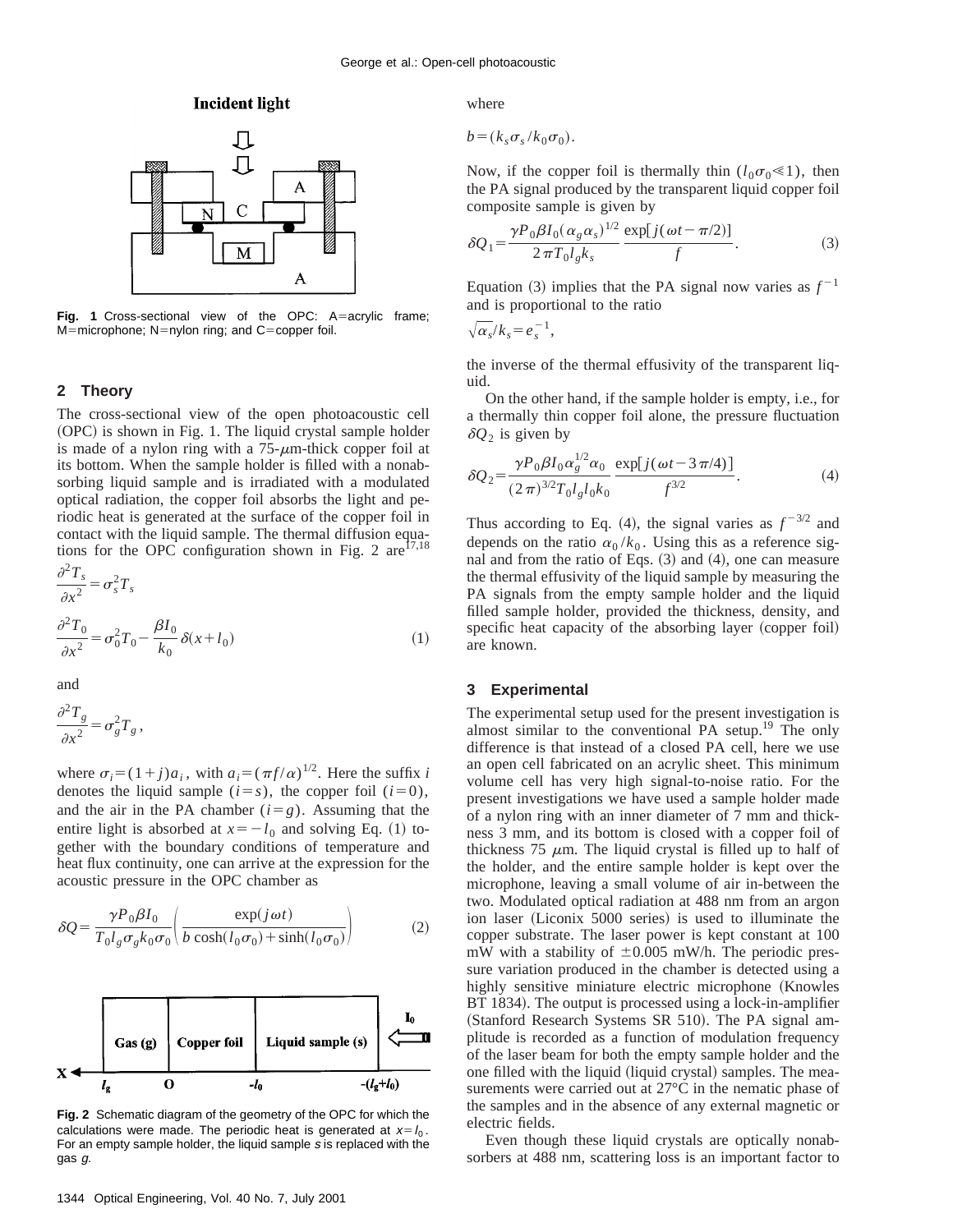

**Fig. 3** The OPC signal amplitude as a function of the modulation frequency for: (a) glycerol-copper system and (b) water-copper system.

be taken into account. The same sample holder is used to measure the transmitted intensity at 488 nm. For this purpose the copper foil is replaced by a glass plate  $(1.5 \text{ mm})$ thick) and its surface facing the PA cell cavity is coated with carbon black thin film. For an empty sample holder, a linear dependence of the PA signal amplitude with the incident light intensity is observed. Then the sample holder is filled with the liquid crystal and the photoacoustic signal at a constant incident light intensity is recorded. From this value we accurately estimated the percentage transmittance of each of the samples. For the same sample thickness as used for the thermal effusivity measurements  $(1.5 \text{ mm})$ , the optical transmittance (at  $488$  nm) are  $67, 66, 64,$  and  $65\%,$ respectively, for BL001, BL002, BL032, and BL035. Though the nematics form a different domain size when they are in contact with copper and glass, slight changes in the measured transmittance values are found to result in a small change in the thermal effusivity values.



**Fig. 4** Logarithmic plot connecting the square root of frequency f and the amplitude ratio  $R$  for water and glycerol with the reference sample (Cu foil). The solid circle is for glycerol and the solid triangle is for water.

#### **4 Results and Discussion**

Initially, the experimental setup was calibrated using water and glycerol, the thermal properties of which are well known. The PA signal produced by the empty sample holder and that obtained after filling it with transparent liquids are measured as a function of the modulation frequency. The observed PA signal variation with frequency from the copper foil is in perfect accordance with the Rosencwaig-Gersho theoretical model. This implies that the frequency of mechanical resonance of the copper membrane does not fall in the frequency range of our investigations. Typical variation of the PA signal amplitude for the glycerol-copper and water-copper systems are shown in Figs.  $3(a)$  and  $3(b)$ . It is worthwhile to note that the amplitude of the signal produced by the empty sample holder (copper foil alone) is greater than that from the copperliquid composite sample. This indicates that the liquid acts as a heat sink, or a part of the thermal energy generated at the liquid-copper interface is absorbed by the liquid due to the finite thermal conductivity of the liquid. A comparison of Figs.  $3(a)$  and  $3(b)$  is sufficient to confirm this. The thermal conductivity values of water, glycerol, and air are 0.591, 0.270, and 0.0241 W m<sup>-1</sup> K<sup>-1</sup>, respectively. Water, being a liquid with higher thermal conductivity than glycerol, produces a lesser signal compared to the latter. Figure 4 shows the  $\log f^{1/2}$  versus  $\log R$  plot, where *f* is the chopping frequency and *R* is the ratio of the PA signal produced by the sample holder filled with liquid samples to that of an empty one. From a straight line fit to the ratio of the two signal amplitudes, the thermal effusivities were calculated using Eqs.  $(3)$  and  $(4)$ . The observed values of thermal effusivities of water and glycerol are 0.155  $(\pm 0.002)$  and 0.094 ( $\pm$ 0.001) W s<sup>1/2</sup> cm<sup>-2</sup> K<sup>-1</sup>. These values agree well with the literature values 0.158 and 0.093 W s<sup>1/2</sup> cm<sup>-2</sup> K<sup>-1</sup>. respectively, for water and glycerol.<sup>20</sup> We have used  $l_0$  $=75 \mu m$ ,  $\rho_0 = 8.96 \text{ g cm}^{-3}$ , and  $C_0 = 0.385 \text{ J g}^{-1} \text{ K}^{-1}$  as the thickness, density, and the specific heat capacity, respectively, of the copper foil.<sup>20</sup>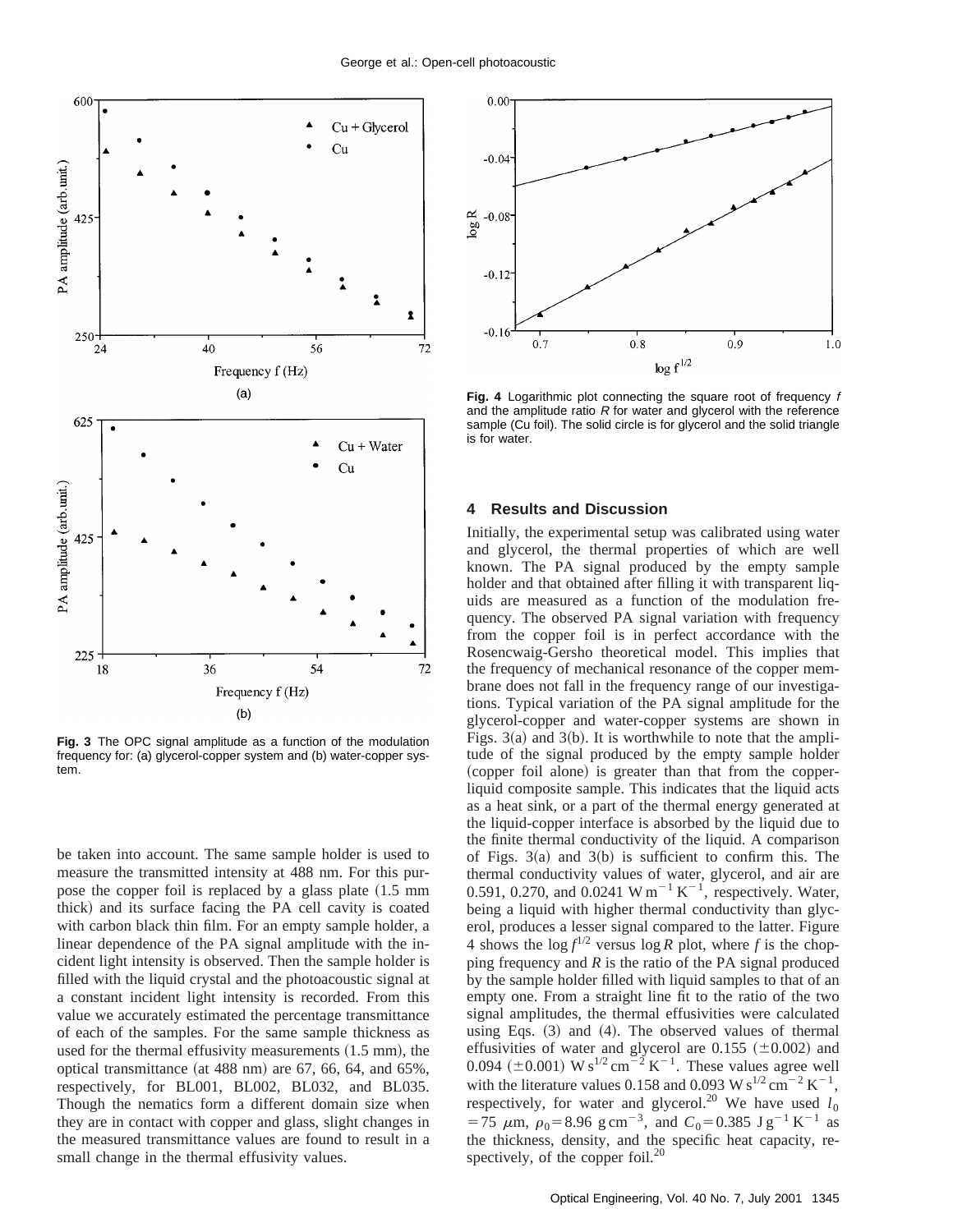

Fig. 5 Logarithmic plot connecting the square root of frequency f and the amplitude ratio  $R$  for: (a) BL001 and BL002 with the reference sample (Cu foil), the solid triangle is for BL001 and the solid circle is for BL002, and (b) for BL032 and BL035 with the reference sample (Cu foil), the solid triangle is for BL032 and the solid circle is for BL035.

The nematic liquid crystal mixtures BL001, BL002, BL032, and BL035 were obtained from Merck Inc., UK, and were used without further purification. All these compounds are multicomponent liquid crystal mixtures, which exist in the nematic phase at room temperature. The nematic to isotropic transition temperatures of BL001, BL002, BL032, and BL035 are at  $+61$ ,  $+72$ ,  $+87$ , and  $+96^{\circ}$ C, respectively, and the nematic to smectic transition temperatures of all the compounds are below  $-20^{\circ}$ C.<sup>21</sup>

Figures 5(a) and 5(b) show the  $\log f^{1/2}$  versus log R plots of the liquid crystals BL001, BL002, BL032, and BL035. The straight lines represent best linear fit to the experimental data. The estimated values of thermal effusivities are summarized in Table 1. In terms of the liquid crystal molecular orientation, the nematic phase has the translational symmetry of a fluid, but a broken rotational symmetry characterized by long-range orientational order produced by the alignment of their long molecular axes along the director. In the nematic phase, however, the centers of mass of the molecules are still randomly distributed. Therefore, in the absence of any external magnetic or electric fields to align the molecules in any preferred direction, the measured values of thermal effusivity will be the mean value of the

**Table 1** Thermal effusivity in the nematic phase (at 27°C) of the liquid crystal mixtures

| Liquid crystal mixture | Thermal effusivity in W $s^{1/2}$ cm <sup>-2</sup> K <sup>-1</sup> |
|------------------------|--------------------------------------------------------------------|
| <b>BL001</b>           | $0.0625 \ (\pm 0.0014)$                                            |
| <b>BL002</b>           | $0.0622$ ( $\pm$ 0.0013)                                           |
| <b>BL032</b>           | $0.0571 \ (\pm 0.0012)$                                            |
| <b>BL035</b>           | $0.0569$ ( $\pm$ 0.0012)                                           |

quantity contributed by the average thermal conductivity, given by

$$
\langle k \rangle = \frac{1}{3} (k_x + 2k_y) \tag{5}
$$

where  $k_x$  and  $k_y$  are the thermal conductivities parallel and perpendicular, respectively, to the director in oriented samples. $^{22}$  As the heat capacity or thermal conductivity data of these liquid crystals are not available in the literature, a comparison of the present data is rather difficult. But the measured values of the thermal effusivity fall in the range of several other liquid crystals (calculated from the heat capacity and the thermal conductivity data) in the nematic phase.<sup>2,13,15,16</sup> Also, the experimental calibration using water and glycerol ensures high accuracy for the present method.

Another important observation to be pointed out is that the thermal effusivity of Bl001 and BL002 are almost the same but differ from those of BL032 and BL035. This obviously suggests a different molecular composition for the first two liquid crystal mixtures compared to the other two mixtures. However, being a patented commercial product from Merck, the structural or compositional details of any of these mixtures are not known for an elaborate analysis of the results.

#### **5 Conclusion**

In conclusion, we have successfully implemented an open cell PA configuration to study the thermal effusivity of certain liquid crystal mixtures in their nematic phase. Besides the interest in its value, the importance of thermal effusivity as a physical quantity is due to the fact that it is a unique thermal parameter for each material. Knowledge of its absolute value leads us to the evaluation of thermal conductivity or specific heat capacity, if any one of these are known, density being an easily measurable quantity. The present method is very simple and less time consuming, and its high accuracy may render it as a valuable tool for the thermal characterization of liquid crystals. A combination of the present method with the earlier reported conventional PA configurations could be used for a complete thermal characterization of liquid crystals and nonabsorbing liquids.

### Acknowledgments

Nibu A. George acknowledges the financial assistance provided by the Cochin University of Science and Technology during the course of the research.